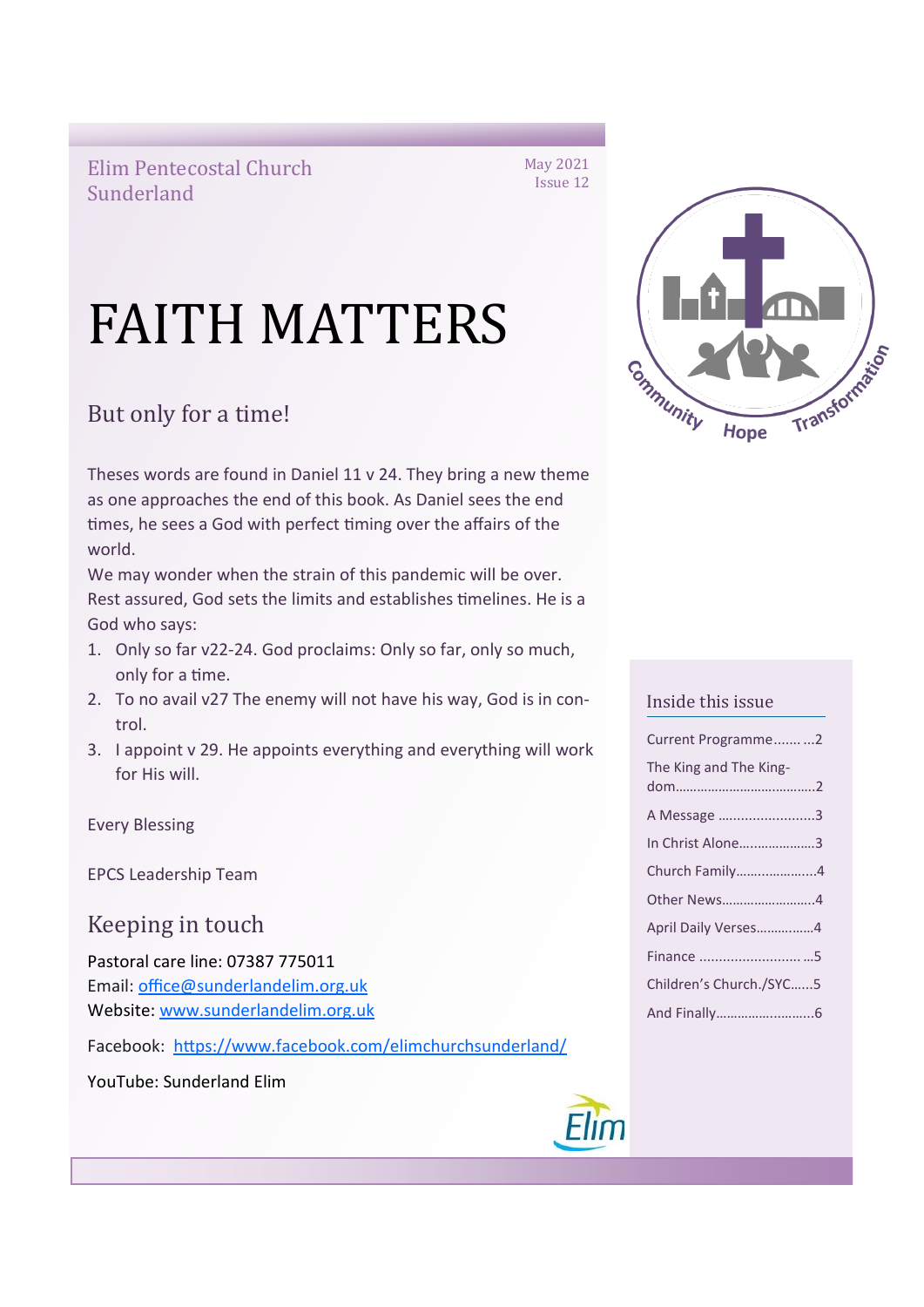

# The King and the Kingdom

In April we concluded our Wednesday reflections on the "The King and the Kingdom." Having reached the end, it would be good to take stock. So often we say, "done that!" having studied one piece of Christian teaching and rush on to

another, without taking time to let either affect us. Or perhaps they do affect us- making us feel even more inadequate than we did before! We've heard the teaching, we know what's right now, but should we not be putting this into practice?

#### **Current Programme**

#### **Sunday**

11am Sunday Service published on Facebook and YouTube

12noon After Service Catch Up Zoom.

**Wednesday**

7.30pm Alpha Course

**Mon, Weds, Fri**  Daily Devotion

(Facebook Page/YouTube)

Daily Verse (Text)

**Saturday** 

8am Zoom Prayer Meeting

Weekend Worship (Facebook)

Please get in touch for more details

The starting place for this kingdom is at the foot of the cross, where we come with nothing. There we receive Christ's love and the then power of His resurrection so we can live this kingdom life. And when we mess it up, we can come back to the cross, again and again. What other lord, what other king, would allow that?

Aim to count the cost, to understand the tensions and the need to encourage one another. In some ways the more we love God and long to see his kingdom come, the more we'll find this world painful. The kingdom hasn't yet fully come. Not everyone has yet submitted to Christ's rule. One day every knee will bow, until then there's a very real struggle.

Then find new faith in God and the power of Christ's resurrection. Remember that His faith in us is an essential part of His plan to see his kingdom come. His kingdom winning through is not in doubt and he trusts us with parts to play as He achieves victory.

Matthew 5:17-20, 11:11-12, 24:14, 25:1-13, 25:31-46, 28: 16-20.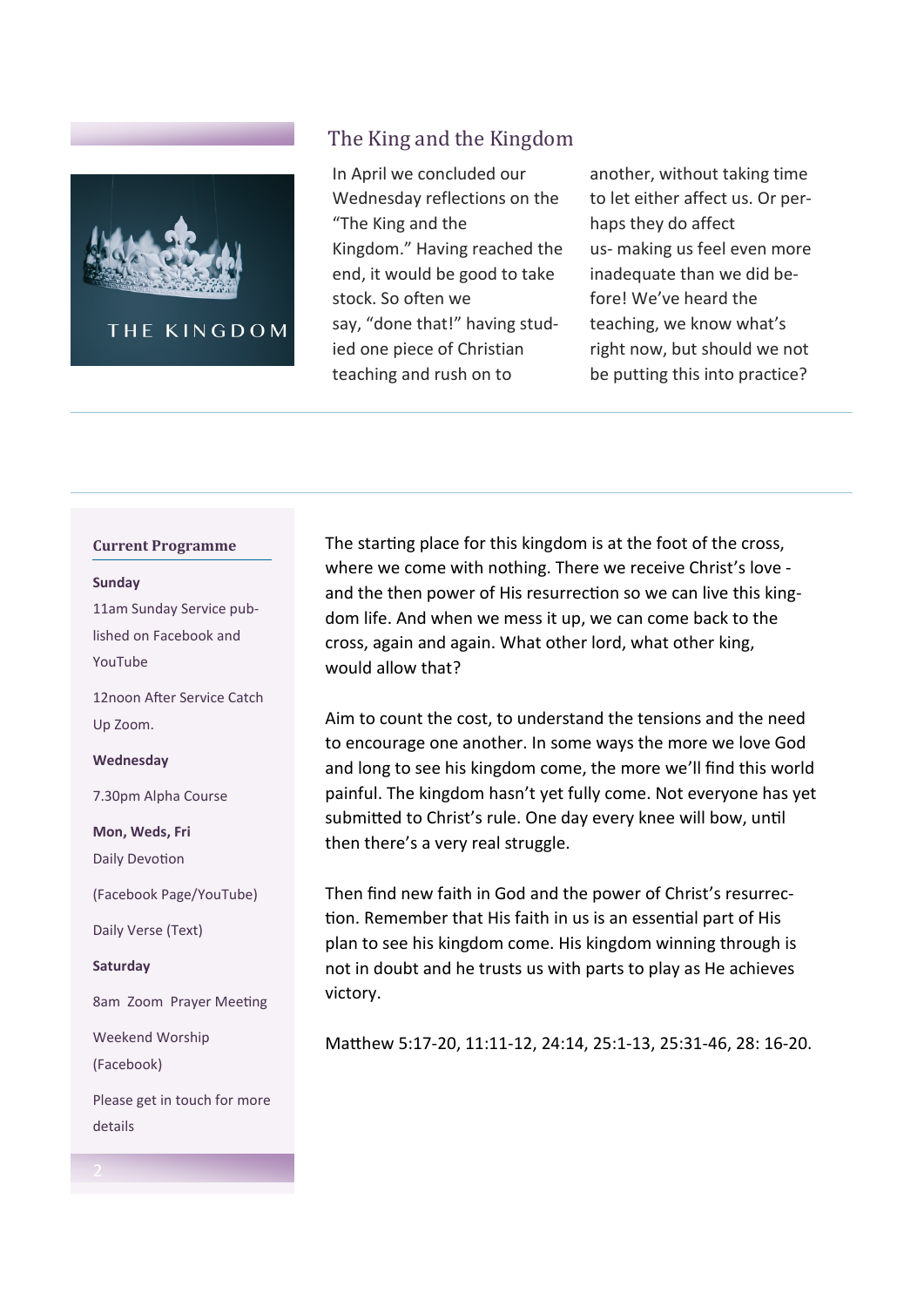## A Message of Encouragement

This last weekend has been a difficult one for our fellowship as on 1st May, 3 of us have been called home. Bill, Ted and Sheila were each much loved members of our church family. Some of us had known them for many years, some of us for just a few. We will each have our own memories and stories to tell.

As a church family we rejoice with those who rejoice and weep with those who weep. Their families and close friends may feel like their hearts are shattered, wounded. Comfort and healing may feel a long way off.

This is normal and people must allow themselves to grieve, but we must also trust in the hope that is given in scripture. Psalm 147:3 'He heals the broken-hearted and binds up their wounds'. Our God knows and understands our pain and 'he heals'.

Our message on Sunday was brought by Paul Hudson. He spoke from Acts 5 and had entitled the message 'You can continue'. Some seasons may feel like your treading water, you can continue. One can feel imprisoned in the night but at daybreak you will rise again. You can continue.

Despite a pandemic, several lockdowns, the loss of our minister and the loss of loved ones, as a church, we have continued. Through technology we have continued to fellowship and worship together. We have continued to pray together and study God's word together. We have continued to teach our children and young people. Foodbank has continued to minister to our community. Our Alpha course is continuing spread the good news of the gospel. We are continuing.

This month will bring further change to our lives as additional relaxation of restrictions are expected to come into play from 17th May. Life is a cycle of change. Birth, death, graduations, weddings, job moves, house moves. Seasons come and seasons go. Our one constant— JESUS.

Jesus Christ the same yesterday, and today, and forever.

Hebrews 13 v 8

#### **In Christ Alone**

In Christ alone my hope is found He is my light, my strength, my song This cornerstone, this solid ground Firm through the fiercest drought and storm What heights of love, what depths of peace When fears are stilled, when strivings cease My comforter, my all in all Here, in the love of Christ, I stand

In Christ alone, who took on flesh Fullness of God in helpless babe This gift of love and righteousness Scorned by the ones he came to save 'Til on that cross, as Jesus died The wrath of God was satisfied For every sin, on him, was laid Here, in the death of Christ, I live

There in the ground, his body lay Light of the world, by darkness, slain Then bursting forth in glorious day Up from the grave, he rose again And as he stands in victory Sin's curse has lost its grip on me For I am his and he is mine Bought with the precious blood of Christ

No guilt in life, no fear in death This is the power of Christ in me From life's first cry to final breath Jesus commands my destiny No power of hell, no scheme of man Could ever pluck me from his hand 'Til he returns or calls me home Here, in the power of Christ, I stand

Keith Getty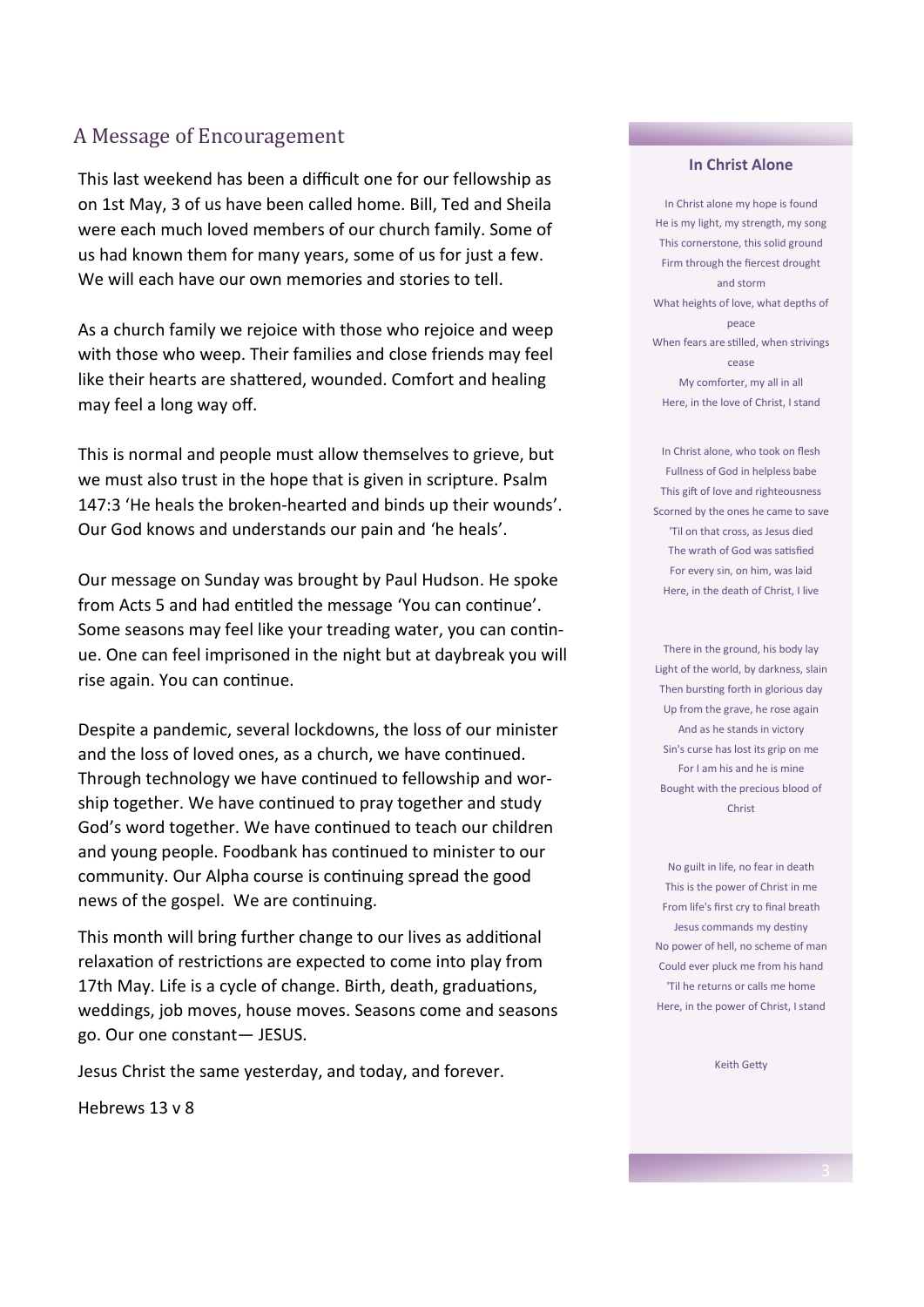## A Selection of April Daily Verses

He who did not spare his own son, but delivered Him over for us all, how will He not also with Him freely give us all things .

Romans 8:12

Greater love has no one than this: to lay down one's life for one's friends. John 15:13

For the Son of Man is going to come in his Father's glory with his angels, and then he will reward each person according to what they have done.

Matthew 16:27

# Church Family

Congratulations to the new Mr and Mrs Wandrum. Their wedding day was certainly blessed with glorious sunshine although Sue did keep Rob waiting at the alter, as she was fashionably late.

We welcome Rob into our church family and pray that their marriage is richly blessed.

We say a fond farewell to Nasir. Jane, Ella, Erica and Edward as they relocate to Leeds. Jane will be with us a little longer as she works out her notice. We pray that Nasir and the children will settle quickly into their new job and schools.



Congratulations to Heather on the birth of her first grandchild, Ethan. We pray that he will thrive and that one day he'll know Jesus for himself.

# Reopening

We have started working towards reopening for In-person Sunday Worship from 30th May. To do this, we need to know how many people would like to attend. Can you please let us know what your intentions are.

## Alpha

This week will be the third session of our Alpha course. We've been greatly encouraged each week as individuals have signed up not only from Sunderland but further afield. We've considered that "there must be more than this" and asked the ques-

tion 'Who is Jesus?' This week we are looking at why Jesus needed to die. Please continue to pray for Alpha and that those seeking answers find them in Jesus.

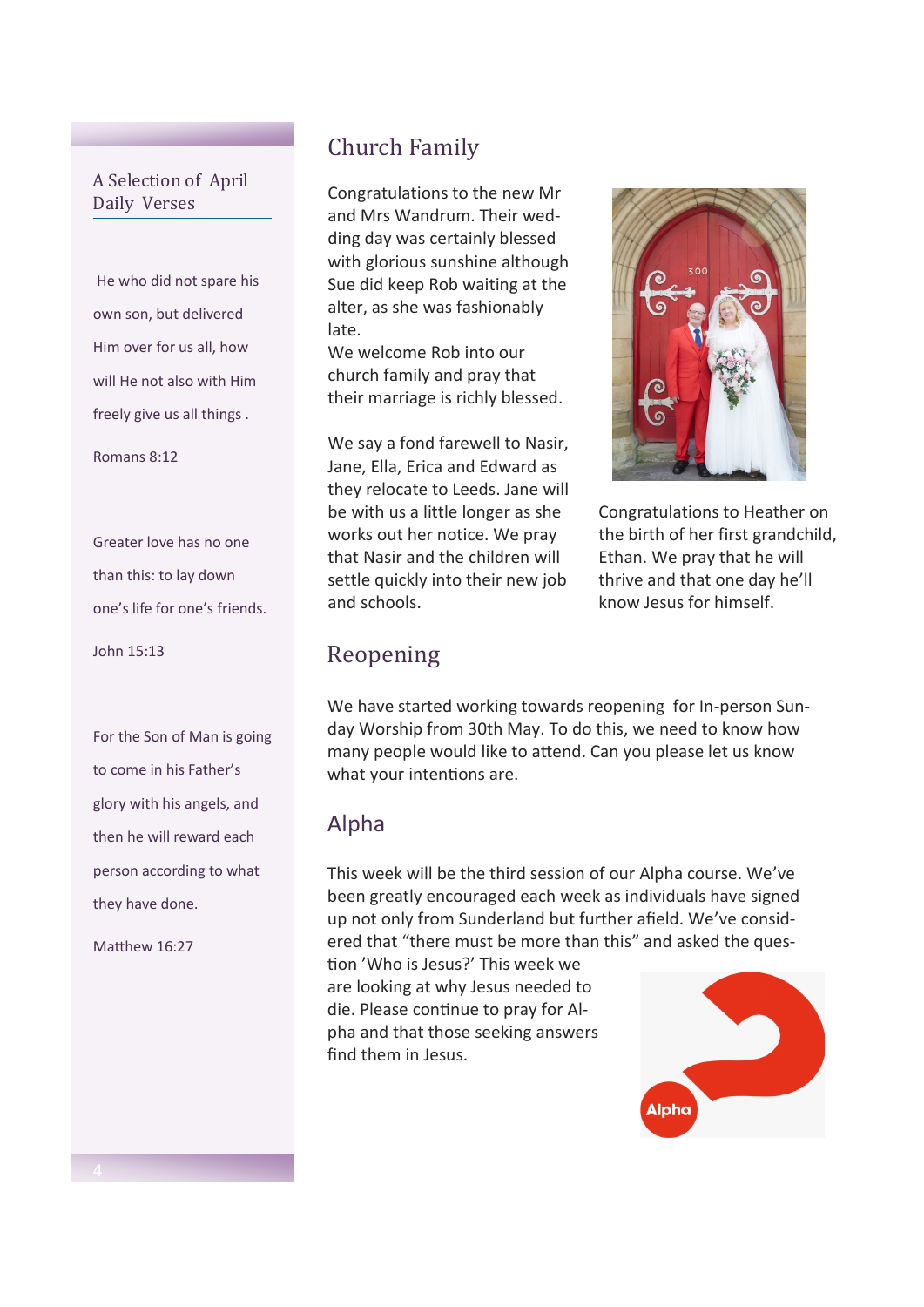# Finance

## April Income £2620 Expenditure £1380.30

Can we please ask that you prayerfully consider your giving? Some of our members have set up standing orders for which we are thankful. If you are a member or regular attender and are not giving currently due to not being able to attend, could please get in touch so we can look at alternatives.

# Children's Church and Sunday Youth Church

Since the last newsletter, we have celebrated Easter. We were able to gather together for a Children and Youth Easter Service on the Saturday afternoon. We would like to thank our children and their parents for joining us and following social distancing protocols. During the service we played games at our seats, dance along to worship, engaged in Easter crafts and activities, and learnt about the Easter story. All of our children and young people received an Easter gift bag full of activities and lots of chocolate! God blessed our time together and the children and young people really appreciated being able to see each other.

In both SYC and Children's Church we looked at the events leading up to Good Friday, Jesus crucifixion and resurrection. We then looked at how Jesus appeared to people including his appearing to the

women at the grave, in the upper room to the disciples, to Thomas on the road to Emmaus and to Peter and the disciples when he had been fishing.

We have continued with our Zoom calls to catch up with our children and young people, where we play games, have quizzes, share Jesus and have a great time together. We are sad to say Ella, Erica and Edward are no longer in Sunderland but we are glad that they are still able to join with us on Zoom for SYC and Children's Church. We pray God continues to help them settle in their new schools and life.

Please continue to pray for children and young people in this challenging time.